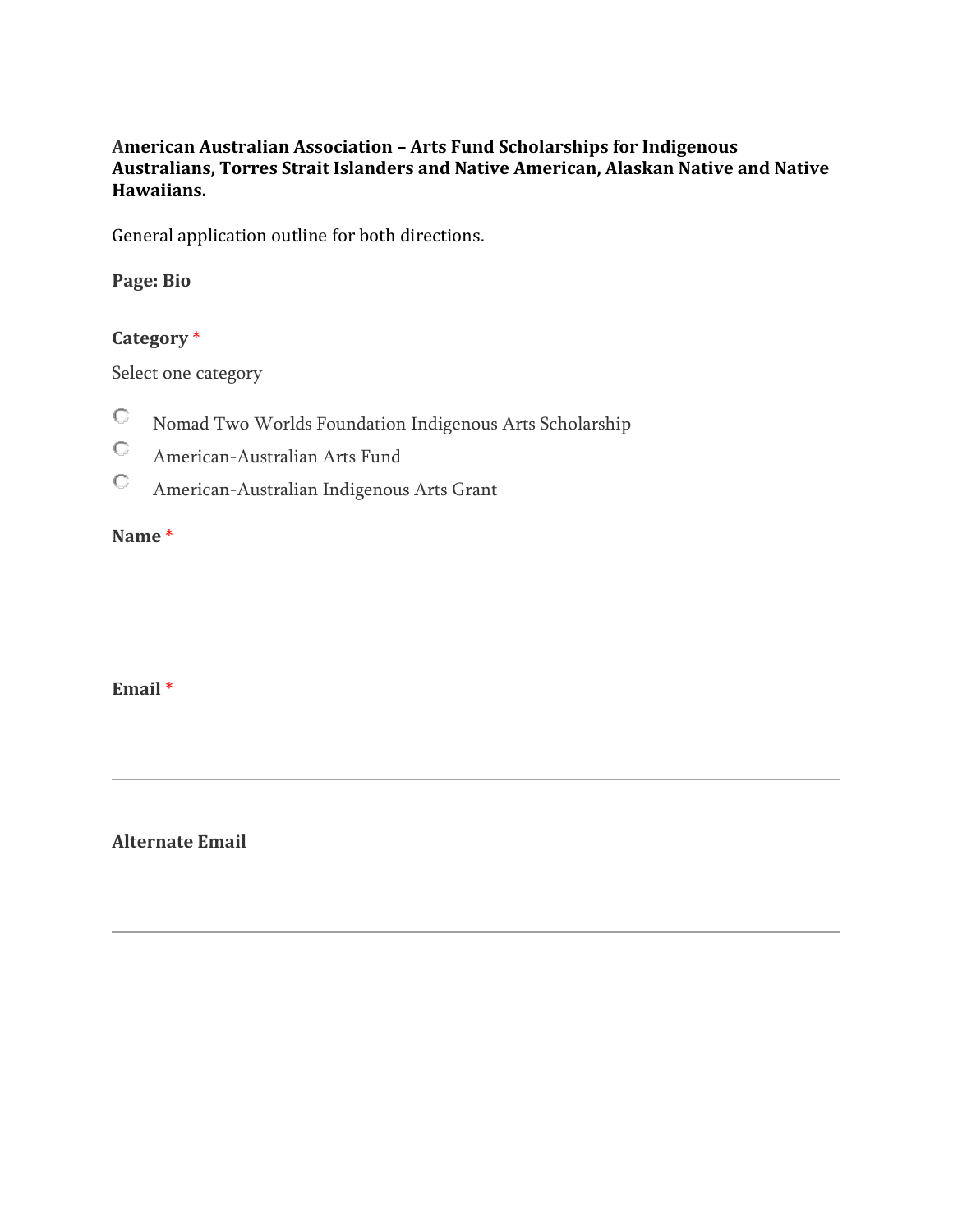# **Bio Photograph** \*

Please upload a high resolution bio photograph (minimum 1 MB size). This photograph will be used for marketing and promotional purposes, if you are selected for the scholarship. It is not visible to our reviewers and judges.

[File Upload]

# **Bio Video** \*

Please upload a 1 minute video describing your work to a varied audience. This question is hidden from our review panel.

[File Upload]

| <b>Permanent Address *</b> |  |
|----------------------------|--|
| Street:                    |  |
|                            |  |
| Line2:                     |  |
| City:                      |  |
| CountryCode:               |  |
| State:                     |  |

Zip: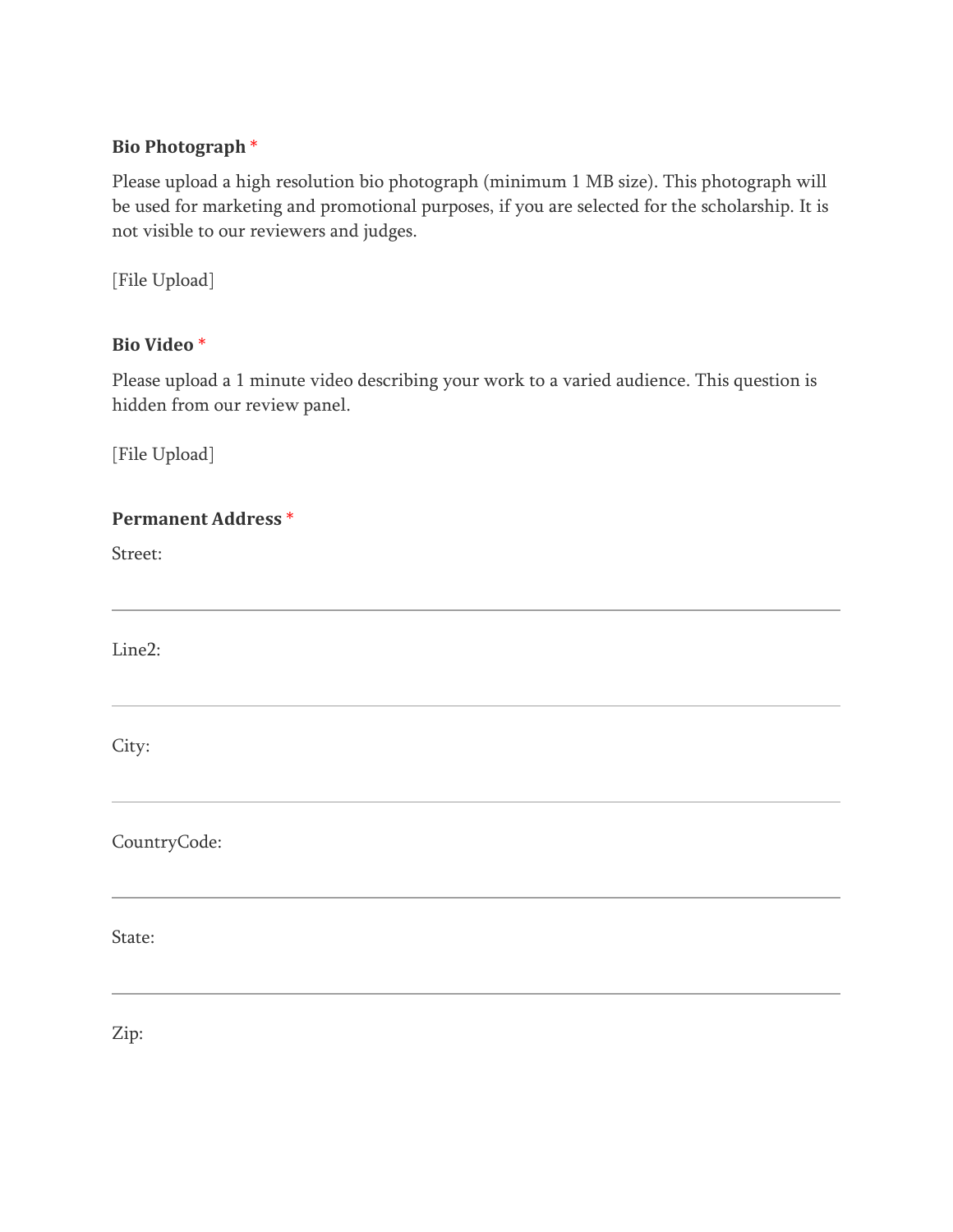#### **Current Location** \*

Select one option

- $\mathbf{C}^-$ Australia
- $\circ$ USA
- $\mathbb{C}^-$ Other

# **Location**

# **Current Address (if different from Permanent Address)**

Street:

Line2:

City:

CountryCode:

State:

Zip: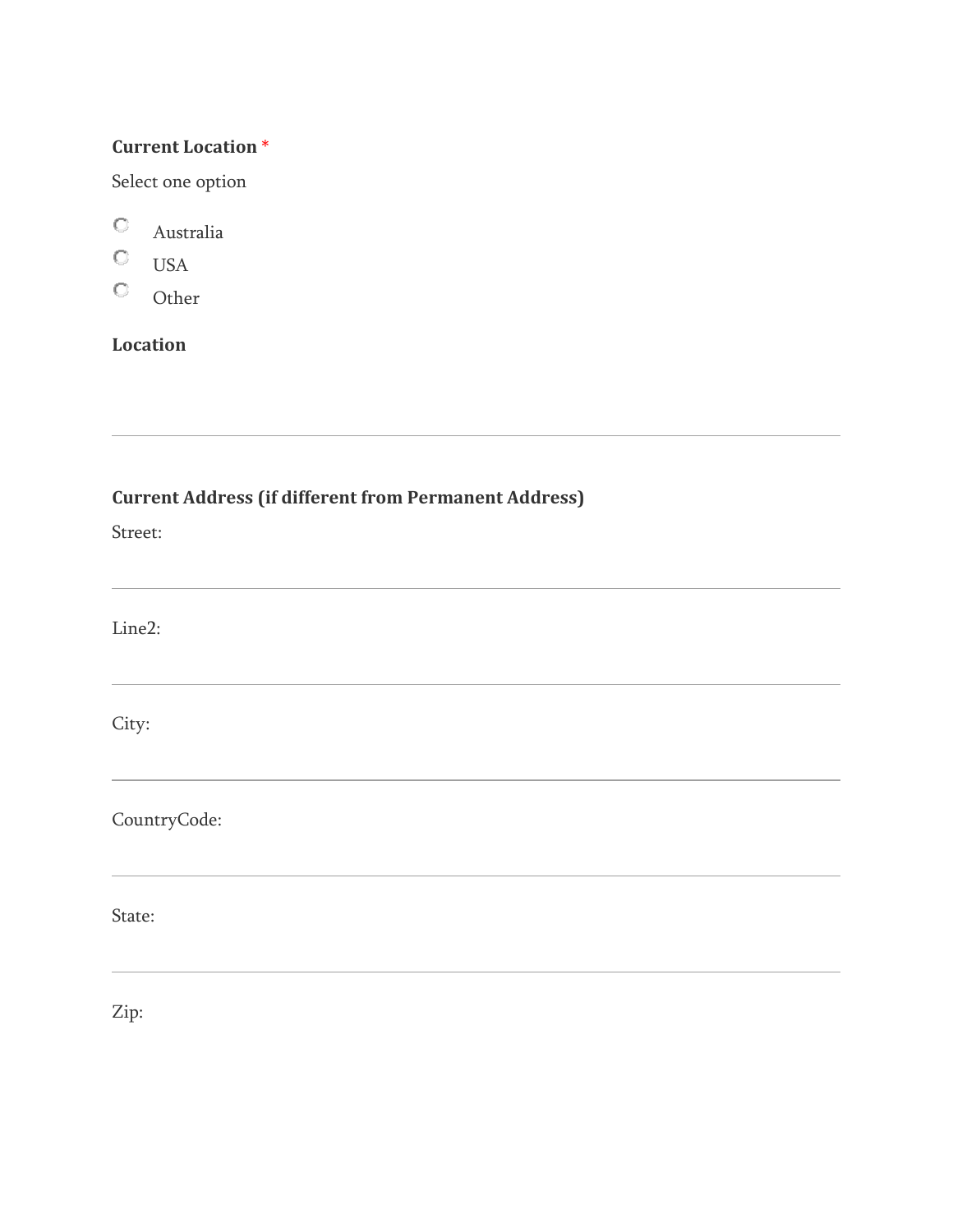#### **Mobile (Australia)**

**Mobile (USA)** 

**Personal Website** 

**Company Website** 

# **Citizenship / Permanent Residency** \*

Select one option

- O Australia
- $\circ$ **USA**

# **Citizenship Status** \*

Please upload a copy of your passport or Australian/American Permanent Residence proof. This field is not visible to our reviewers.

[File Upload]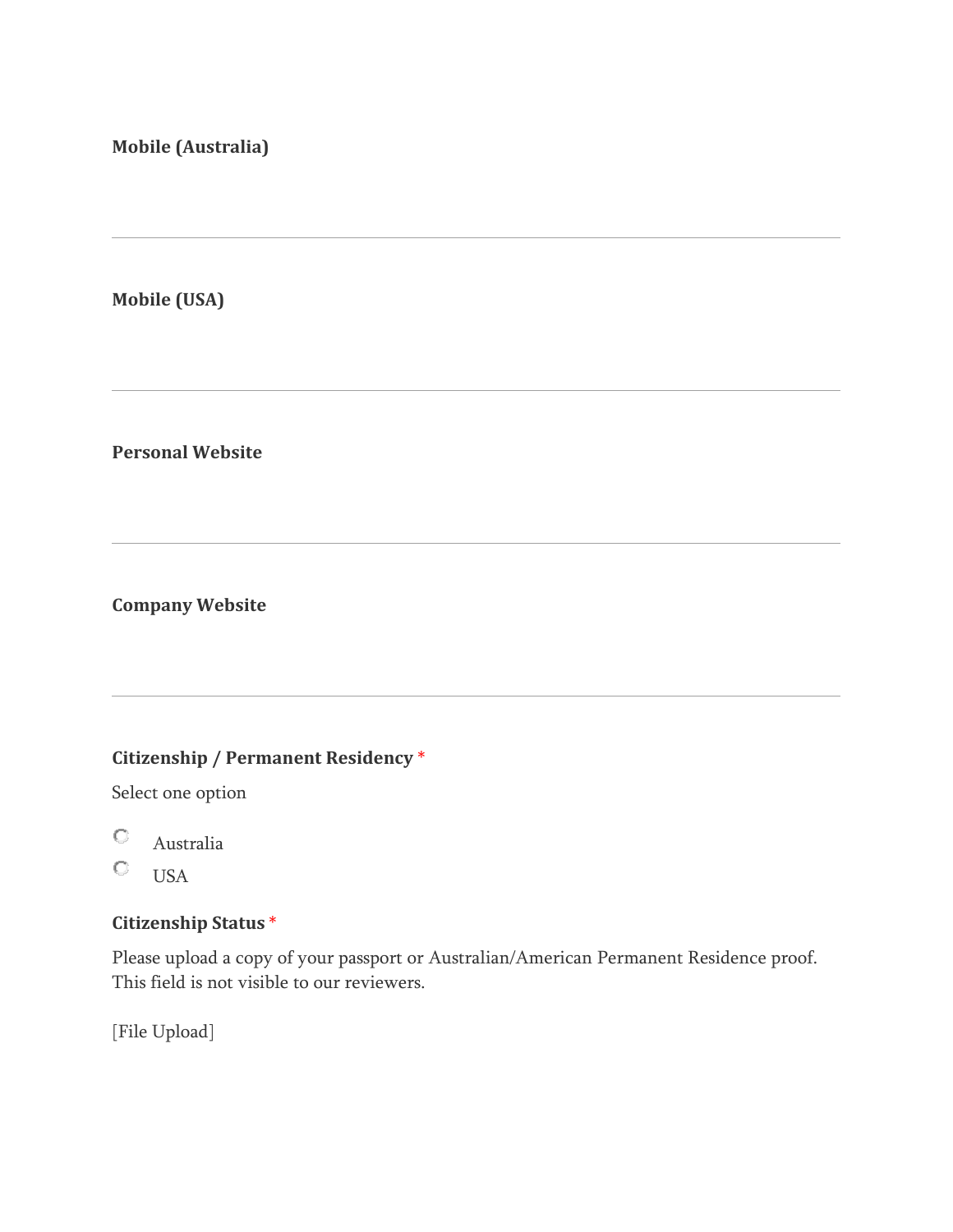# **Confirmation of Aboriginality / Certificate of Degree of Indian Blood** \*

Indigenous Australian - Please upload your Confirmation of Aboriginal and/or Torres Strait Islander descent through a signed statement (including common seal) from an Aboriginal or Torres Strait Islander Heritage Association, Aboriginal or Torres Strait Islander Corporation or Land Council.

Native American - Please upload your Certificate of Degree of Indian Blood issued by the Bureau of Indian Affairs

[File Upload]

**Artist Bio (100 words)** \*

# **Where do you plan to study?** \*

Please include State and Country of your University or training program.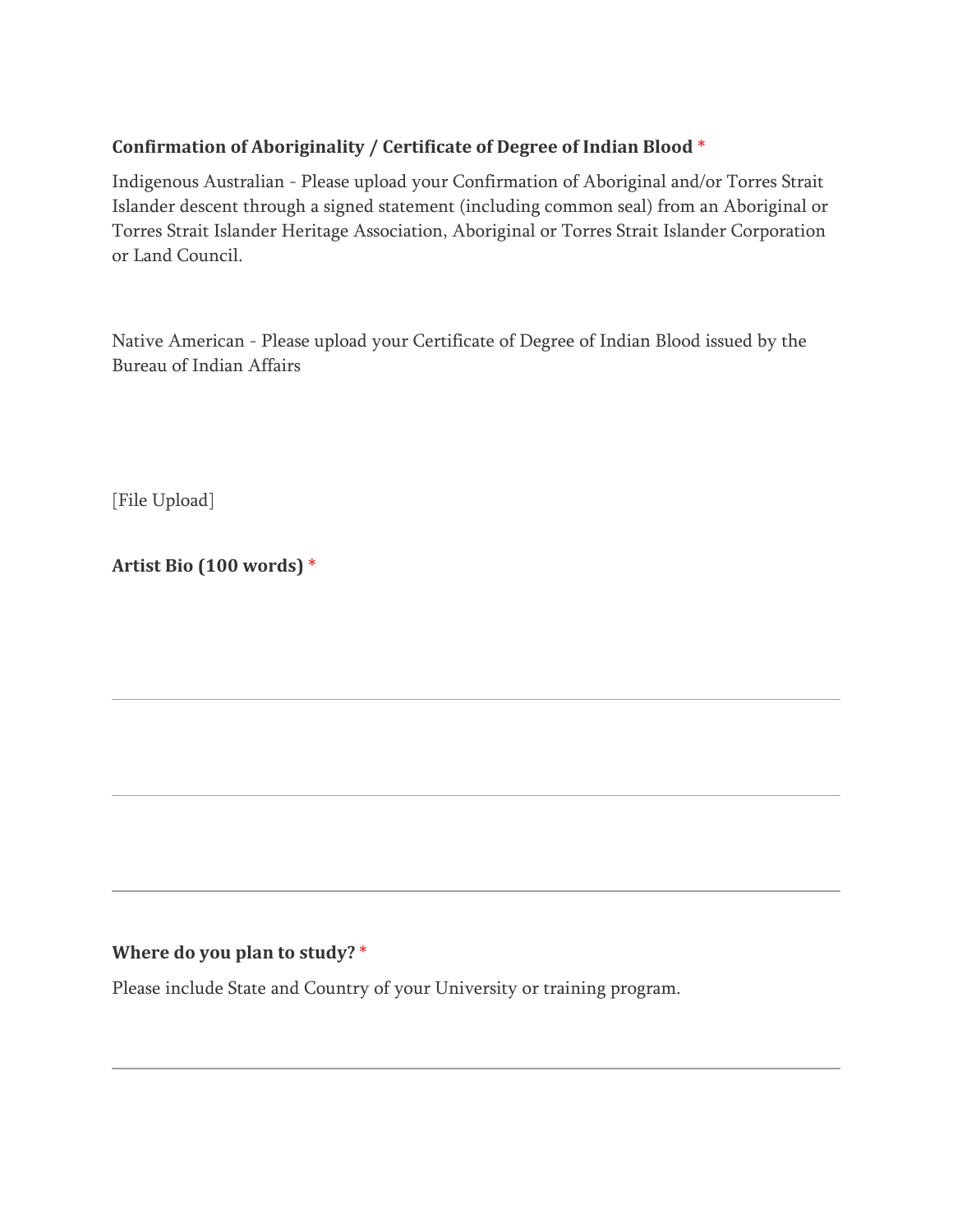#### **Confirmation Letter** \*

Please attach an offer letter or a letter from your host university/supervisor indicating your acceptance into the program.

[File Upload]

**Executive Summary of the project or course (100 words)** \*

**When does your program begin?** \*

**When does your program end?** \*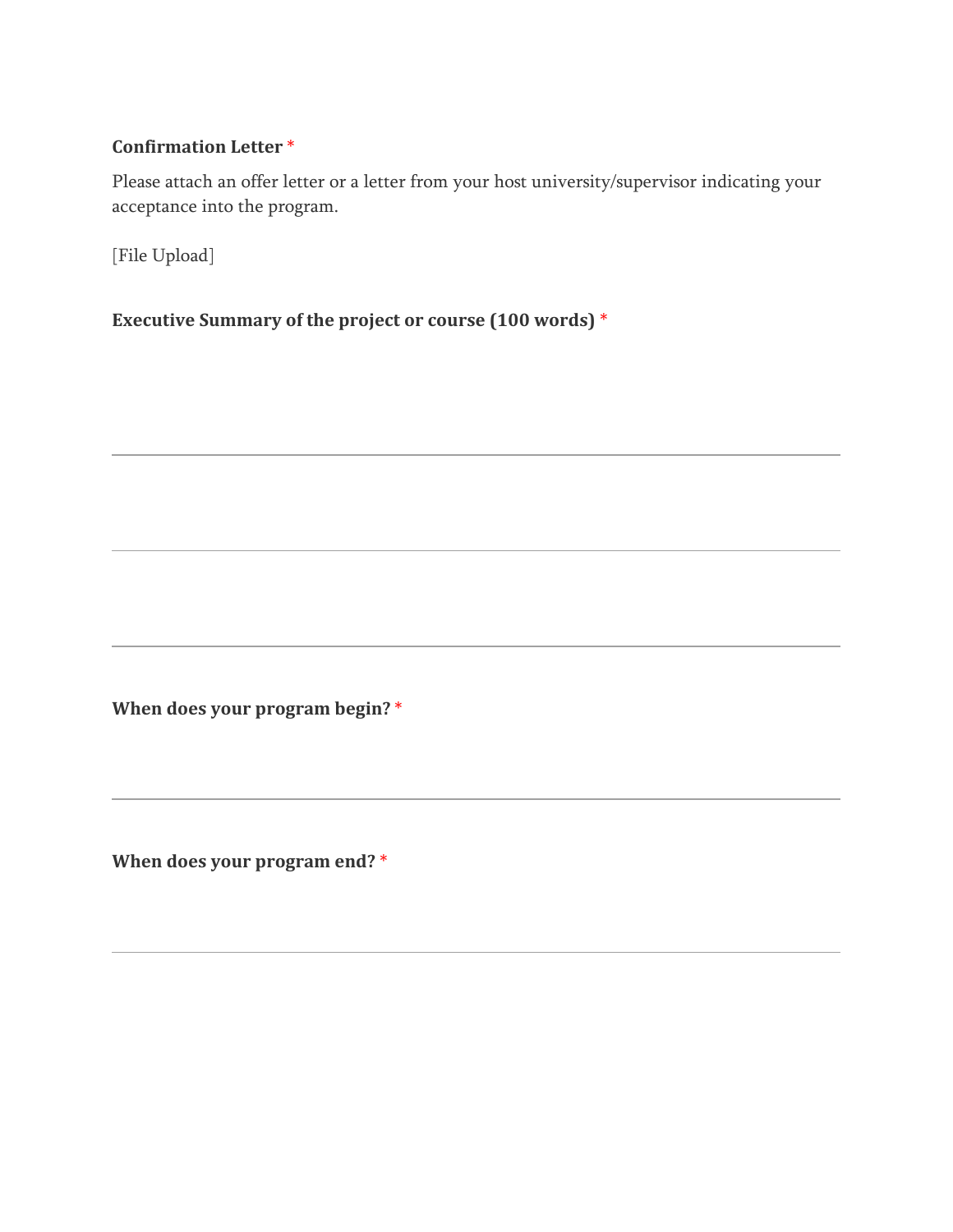**What date do you intend to start the Scholarship?** \*

# **Page: Previous Experience**

#### **Artist Resume** \*

[File Upload]

# **Prizes, Distinctions, Awards and Scholarships**

Please list your top 10 prizes, distinctions and awards.

#### **Letter of Recommendation 1**

FullName:

Email: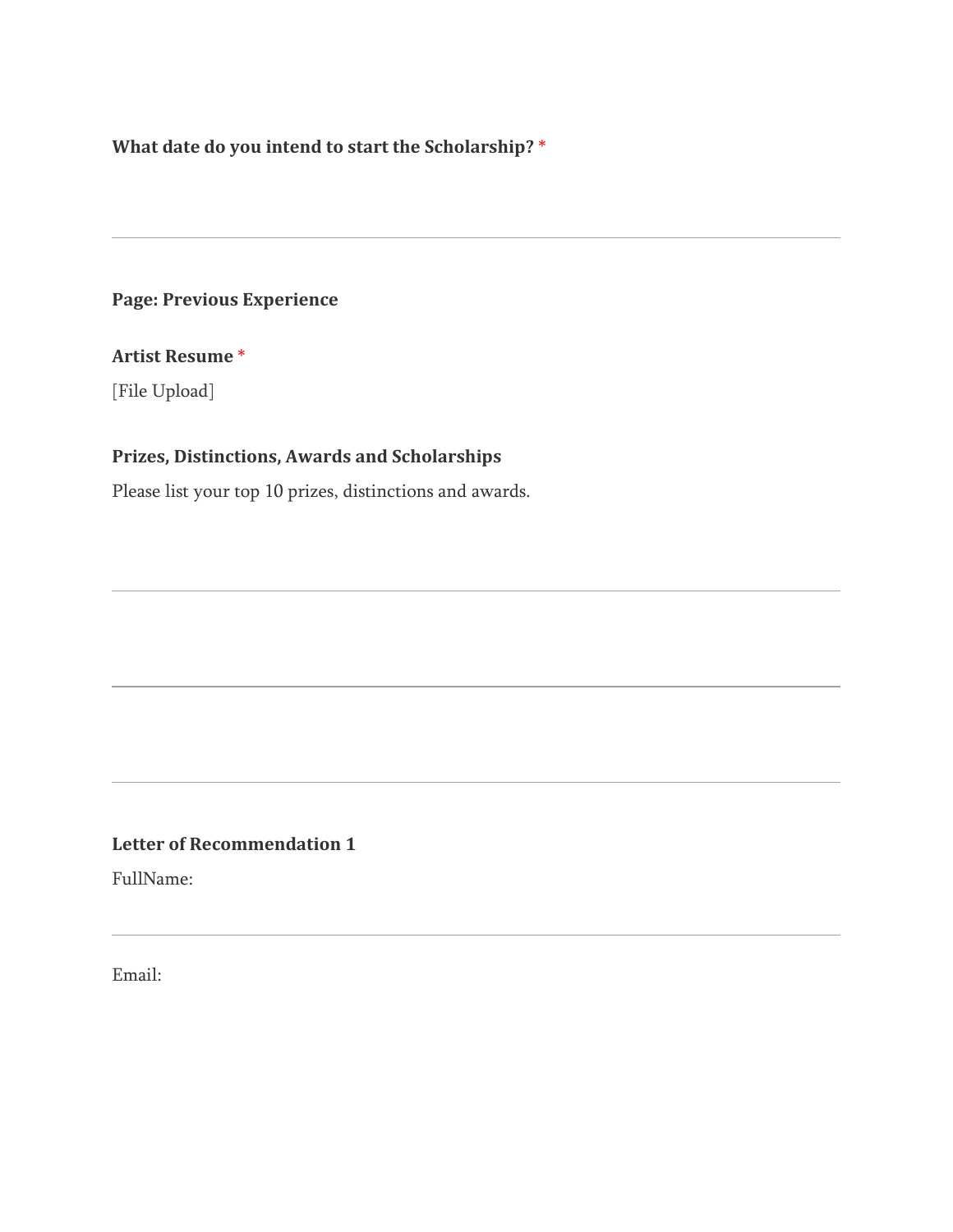#### **Letter of Recommendation 2** \*

FullName:

Email:

# **Letter of Recommendation 3**

FullName:

Email:

**Page: Essays**

#### **Artist Statement** \*

Outline the goals and objectives of your research/study/practice.

Describe the importance of this research/study/practice to your field.

Explain why travel to the United States/Australia is important for this

research/study/practice.

 Explain how you will accomplish it in the time period for which the funding has been requested.

(600 Word Count Limit)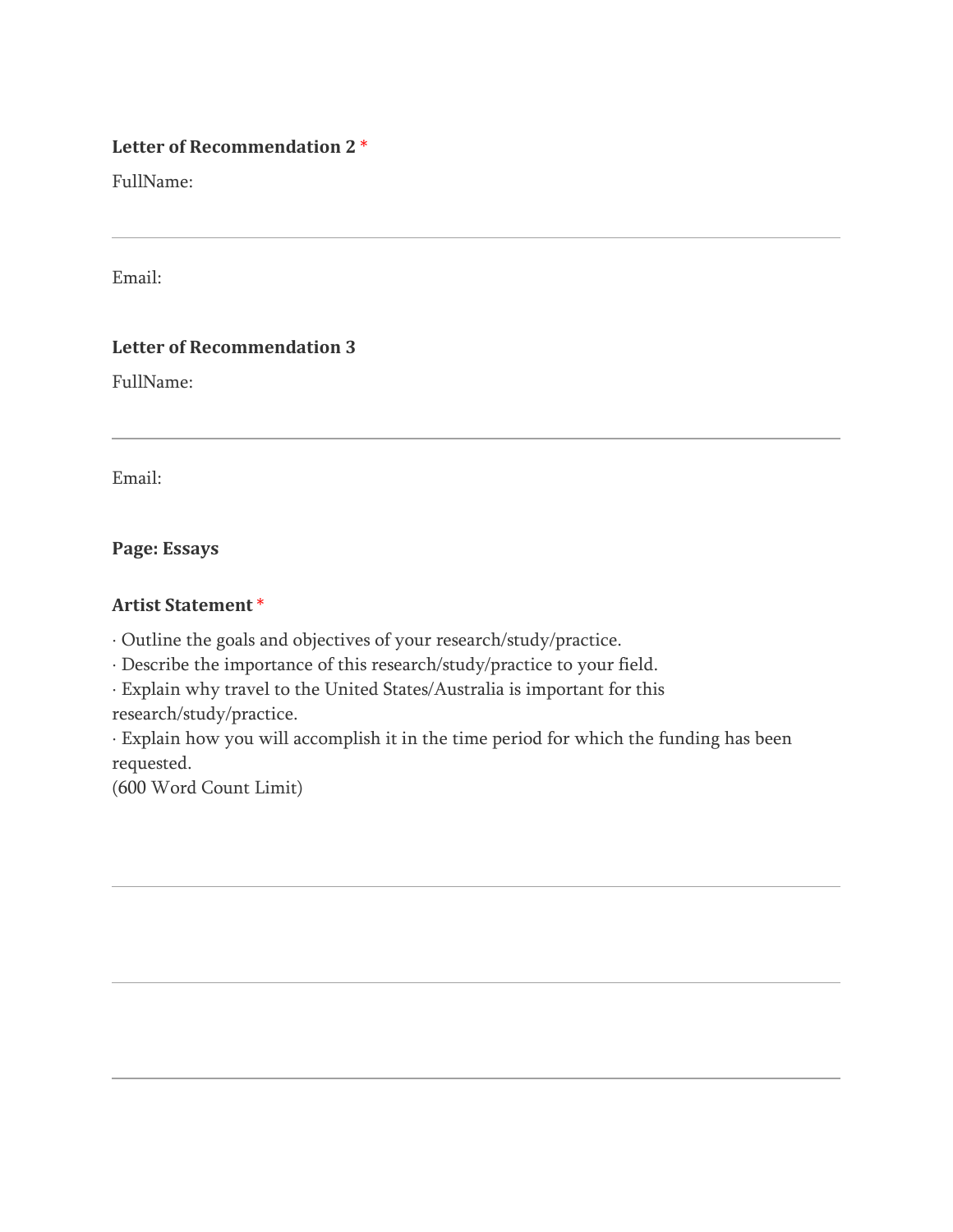### **Supporting Material** \*

Please upload any videos, links, articles, essays or images you think will support your application.

[File Upload]

**Page: Financial**

# **Budget (Nomad Two Worlds Foundation)** \*

Please include a detailed annual budget showing your sources of income and expenditures. This includes funding from other scholarships and salary, tuition costs, fees, rent, living expenses, travel etc. The budget should also include the cost and expenses for the entire duration of your program for comparison purposes. The amount requested from the Association CANNOT exceed US\$20,000.

[File Upload]

# **Total amount requested from the Association** \*

Maximum US\$20,000

# **Other Awards**

What other awards have you applied for, to support the project during the same period? Please include start and cessation dates of your awards.

Note: You must notify the Association of other funds received for the project.

[File Upload]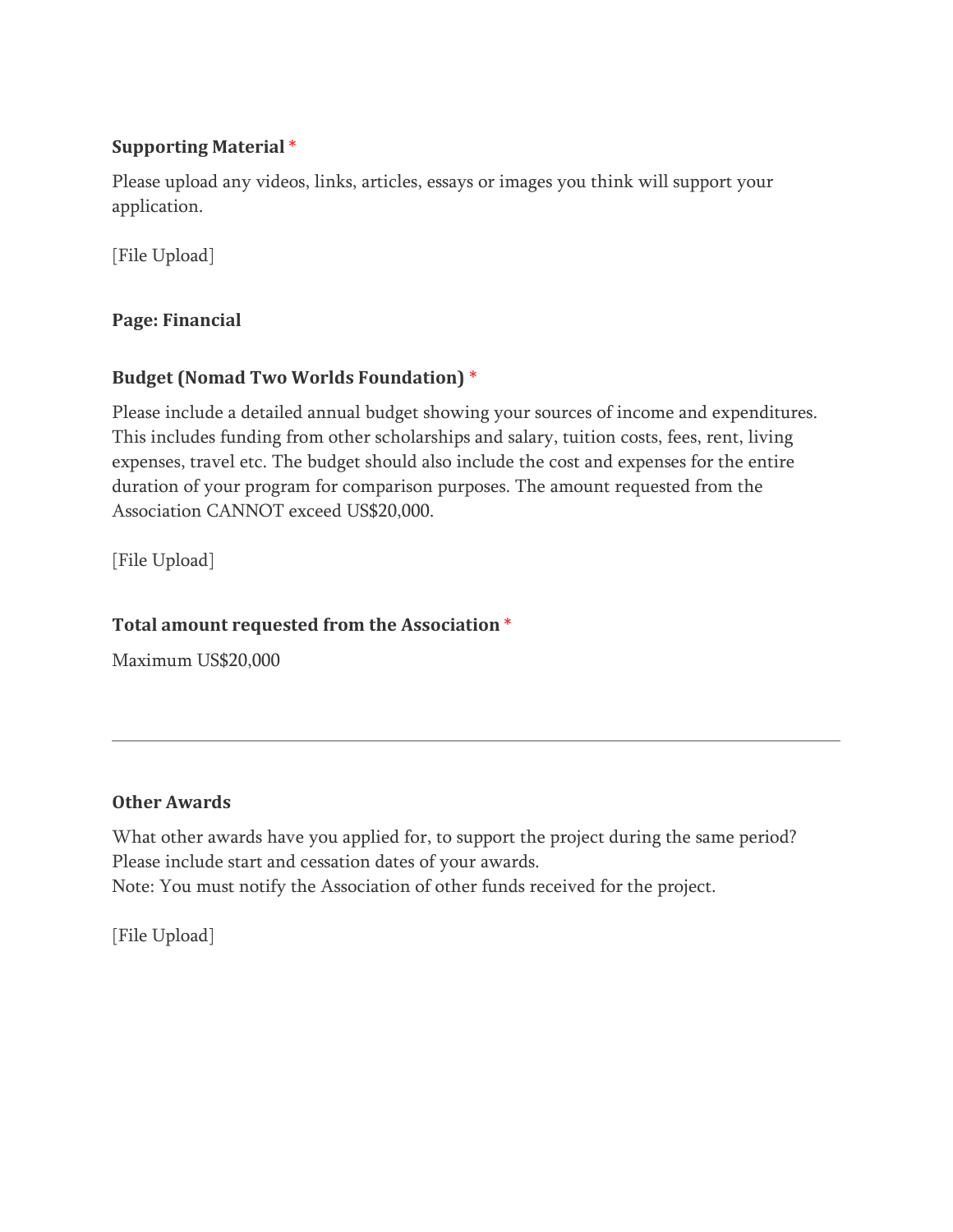#### **How will you meet expenses exceeding the Association's award?** \*

(200 Word Count Limit)

# **Page: Terms and Conditions**

I certify that the information given in this application is complete and accurate, to the best of my knowledge. I consent to having the Association make my application and supporting materials available in confidence to the judges. If an award is made, I agree, insofar as is feasible, to adhere to the plan of study/research detailed in this application, and to comply with Association's regulations.

I consent to undergoing a psychiatric evaluation and/or background check, if selected for the Scholarship.

I consent to the use of my photograph and biographical information for promotional and marketing purposes, if selected for the Scholarship.

I will adhere to the Association's Alumni reporting and event participation requirements, at the cessation of my Scholarship period.

# **Do you Agree to our Terms and Conditions?** \*

Select one or more options

п I Agree

**Signature** \*